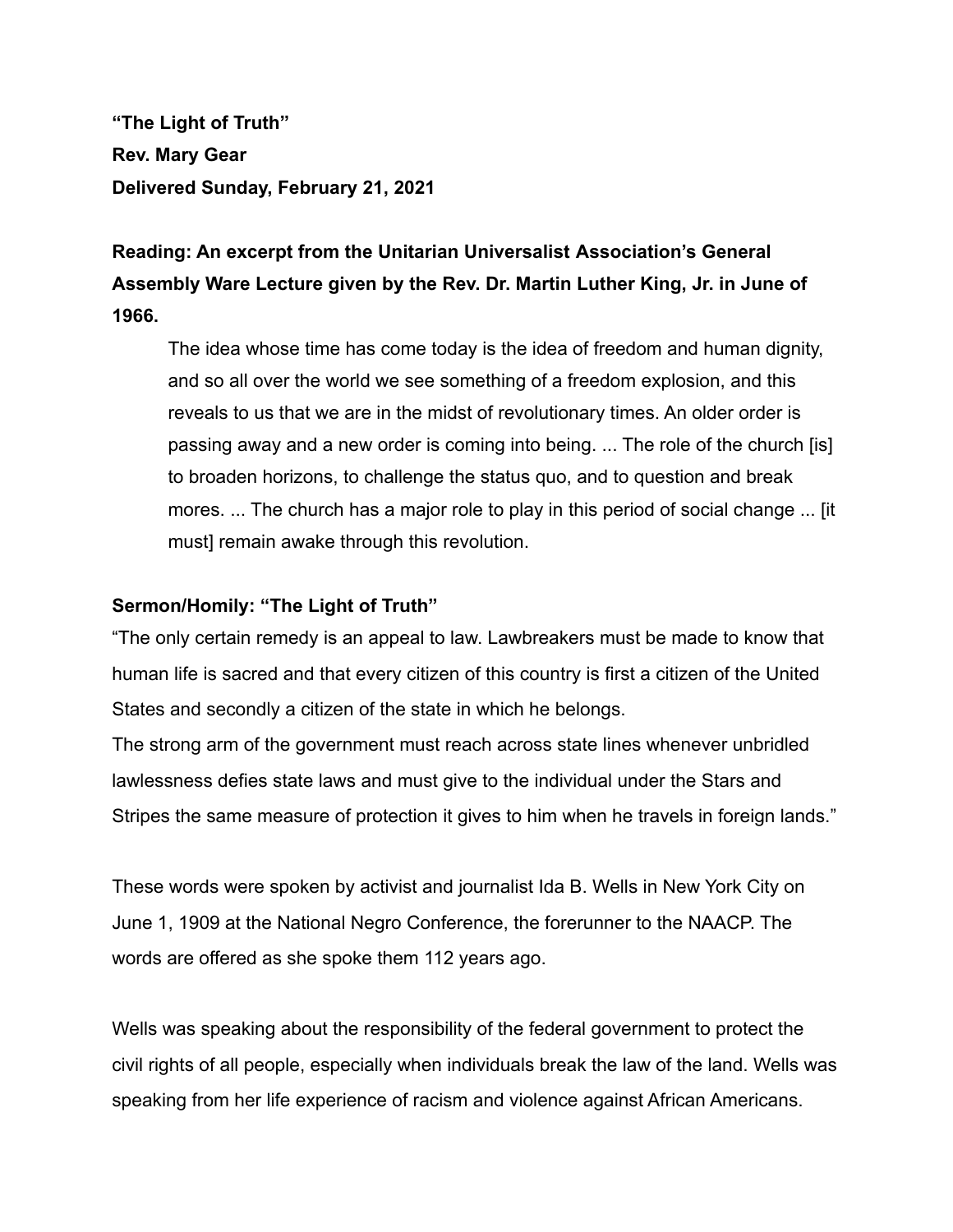I am going to speak today about Ida B. Wells investigative journalism that exposed that violence. I will not share gruesome details, and also acknowledge that this is a painful topic. Please take care for yourself and any young ones who may be present.

Wells was born into slavery in Mississippi in 1862, 6 months before the Emancipation Proclamation. Her parents moved into freedom with the ability to support their seven children with their skills as a cook and carpenter. They encouraged Wells' schooling and interest in learning. When she was 14, a Yellow Fever epidemic took the lives of her parents and younger siblings, so Wells left school and moved to Memphis to take a job to support her family. With the help of an aunt, she worked, raised her siblings and completed school as she was able. She was part of the urban migration of blacks to the cities where there were social clubs, cultural clubs and black newspapers.

Wells' formative years were during the Post-Civil War reconstruction era with promises of opportunity and freedom. She also lived through the dismantling of those promises. By 1877, federal laws protecting blacks were overturned by powerful Southern political leaders, and power was returned to the states. States in the North turned their backs as Southern states put in place systems to subordinate blacks, creating the era of Jim Crow.

While travelling by train in 1884, a white conductor asked Wells to move to a segregated train car, the Jim Crow car. When she refused, he tried to forcibly remove her. When he failed, he got two more white conductors to help him and they carried her off the train. The news at the time reported that the white passengers cheered her removal. Wells sued the railroad company and won a \$500 settlement. The railroad appealed and her win was overturned by the Supreme Court in 1887. This loss impelled her into activism and journalism.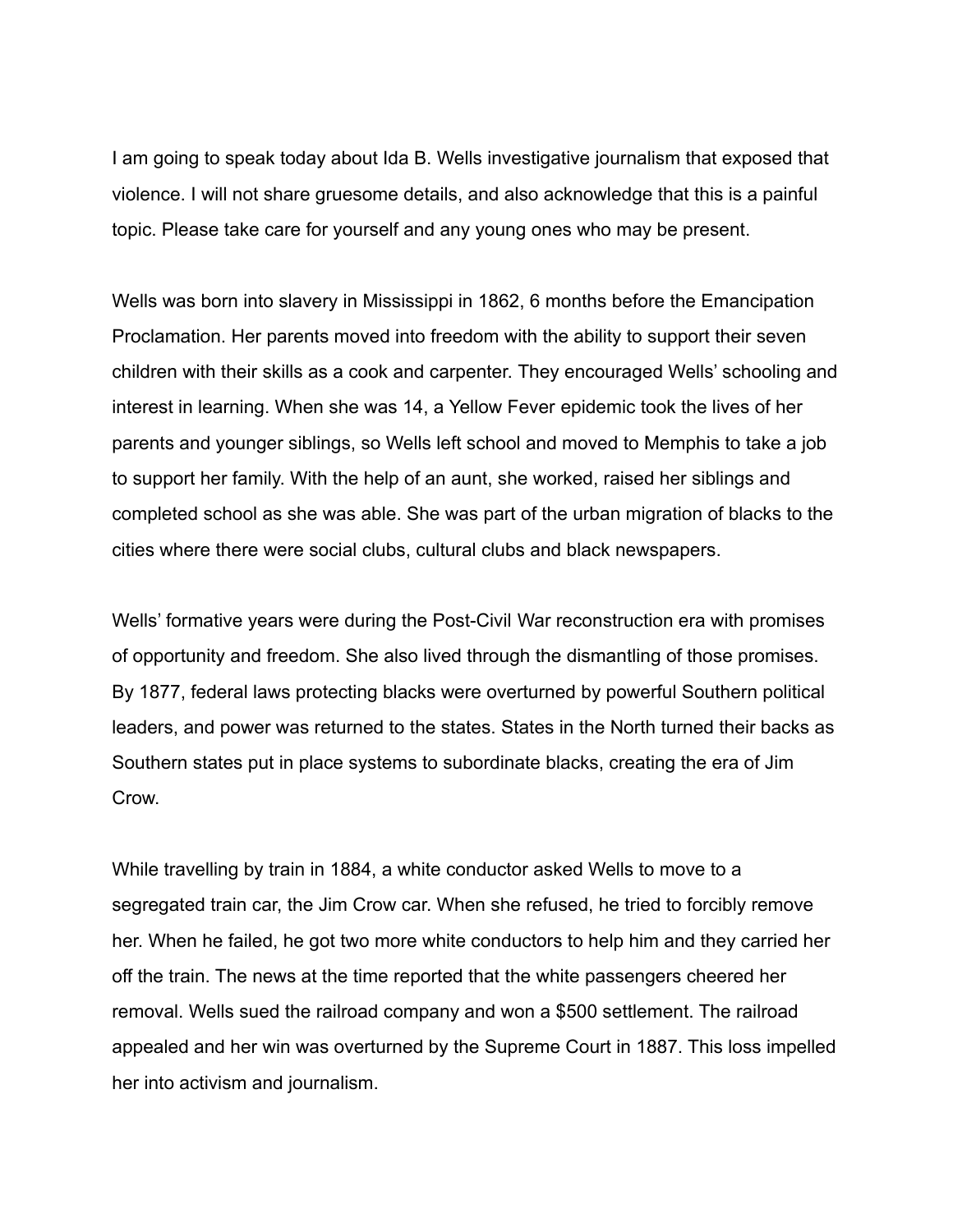Wells said: "The people must know before they can act, and there is no educator to compare with the press."

In 1889 Wells became a partner with Rev. Nightingale, pastor of Beale Street Baptist Church, in a newspaper called the *Free Speech and Headlight.* With the support of his large congregation and a growing black community in Memphis, the paper flourished, allowing Wells to leave her teaching position for full-time journalism.

Another formative event for Wells happened in1892 when three of her male friends were lynched. These black men were owners of the People's Grocery Company, a small, thriving store that served the black community. White shop owners saw The People's Grocery as competition, so they attacked People's Grocery and its owners. The owners fought back, shooting one of the attackers in self-defense. Unfortunately, you know how this ends: Wells friends, the owners of People's Grocery were arrested. While in jail, a lynch-mob broke into the jail, dragged the men away from town, and brutally murdered them.

Wells wrote, "The appeal to the white man's pocket has ever been more effectual than all the appeals ever made to his conscience."

In her grief, Wells used the power of her pen to encourage black people to leave town, taking their money with them. It's estimated that 6000 people left Memphis moving West to the Oklahoma territory. Those who remained boycotted white businesses, including the trolley system, choosing to walk rather than spend money to support corrupt and violent business owners. You might recognize this as a precursor to the bus boycotts of the 1950's and 1960's in the South.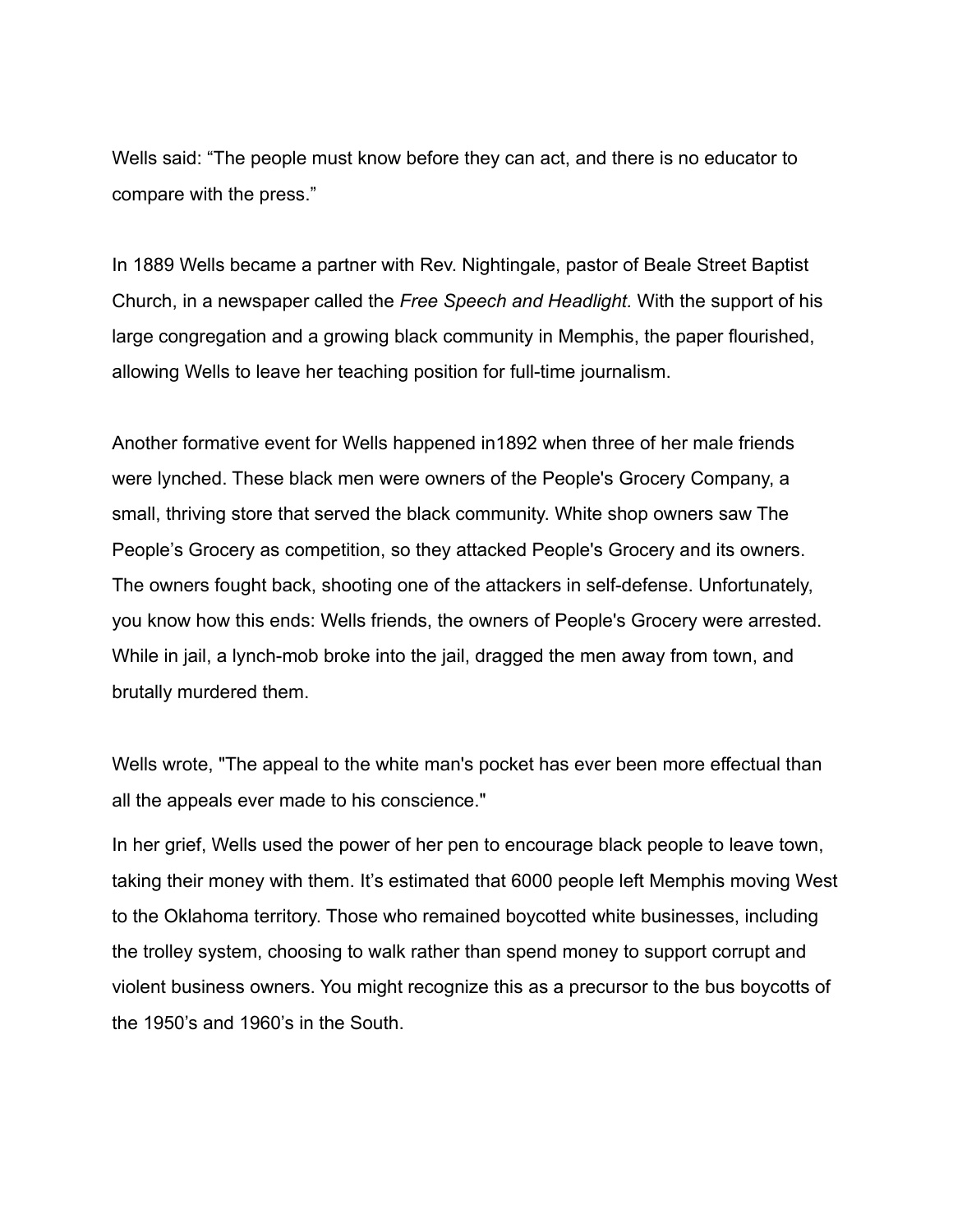Wells reported on the murder of her friends and began reporting on the lynching of black people, predominantly black men. She described in detail what happened and why, keeping a tally of the number, questioning the rationale.

Wells said, "I am only a mouthpiece through which to tell the story of lynching and I have told it so often that I know it by heart. I do not have to embellish; it makes its own way."

In response to her investigative journalism and activism, Wells' newspaper office was destroyed and she was forced to leave Memphis in fear of her life. She moved to Chicago where she flourished. She was at the beginning of the Great Migration of blacks from the South to the industrial cities of the North. Wells worked on many projects in Chicago, including helping to create settlement houses for Blacks newly arrived there from the South and in need of help with practical things as well as adjustment to a new culture.

In Chicago, Wells helped develop many organizations for African American women and social reform. She became a tireless worker for women's suffrage, and participated in the 1913 march for universal suffrage in Washington, D.C. Wells worked with Unitarian Jane Addams to successfully block the establishment of segregated schools in Chicago.

Even though she no longer lived in the South, Wells remained diligent in her anti-lynching crusade, writing *Southern Horrors: Lynch Law in All Its Phases in 1892 and The Red Record in 1895,* telling the truth and exposing the horror of lynching in America*.*

Wells said, "I honestly believe I am the only woman in the United States who ever traveled throughout the country with a nursing baby to make political speeches."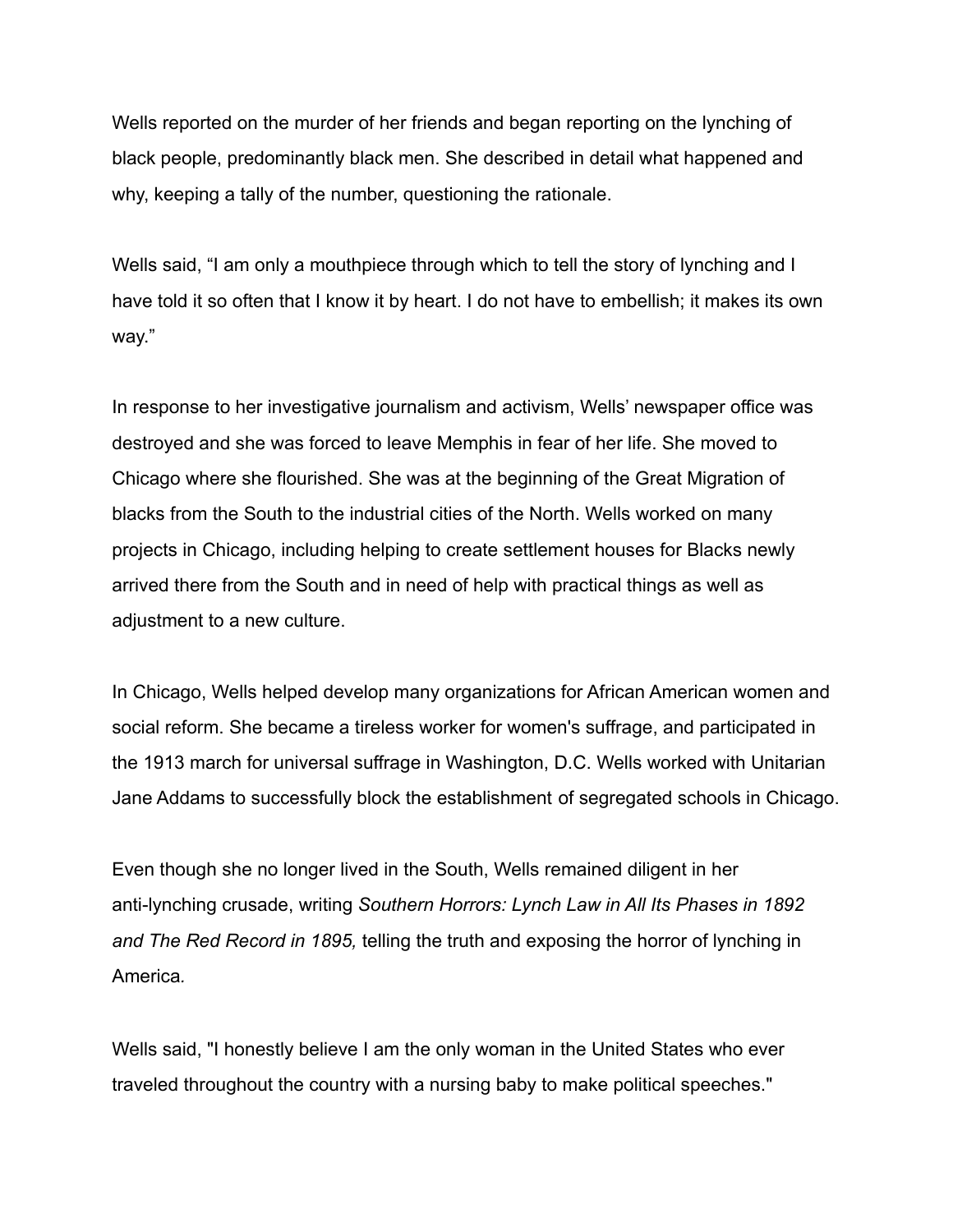In 1895 Wells married an attorney and editor of one of Chicago's early Black newspapers, Ferdinand L. Barnett. In addition to Barnett's two sons from a previous marriage, the couple added four children of their own to the family. Wells did not retire to the home as was socially-expected, but continued writing and organizing.

She worked closely with Fredrick Douglas to proclaim that it was black labor built this nation. She joined with W.E.B. DuBois and others to further the Niagara Movement, and in 1909 she was one of two African American women who helped co-found the National Association for the Advancement of Colored People, NAACP. Because she was among the few black leaders who criticized Booker T. Washington's strategies for black equality, Wells was labeled a radical and was kept from leadership positions in the new organization.

Wells said, "It is with no pleasure that I have dipped my hands in the corruption here exposed ... Somebody must show that the Afro-American race is more sinned against than sinning, and it seems to have fallen upon me to do so."

Wells worked diligently and relentlessly to bring the message of freedom from violence and oppression to the US and Europe. She was the voice for those who could no longer speak. She helped form anti-lynching groups here and in Britain.

In 1930, Wells was so frustrated by the nominees of the major parties that she decided to run for a seat in the Illinois State assembly. She was one of the first Black women to run for public office in the United States. She died just a year later.

Wells started writing her autobiography in 1928 because she wanted young black people to know true history. She never finished the book; it was published in 1970, edited by her daughter Alfreda Barnett Duster with the title *Crusade for Justice: The Autobiography of Ida B. Wells*.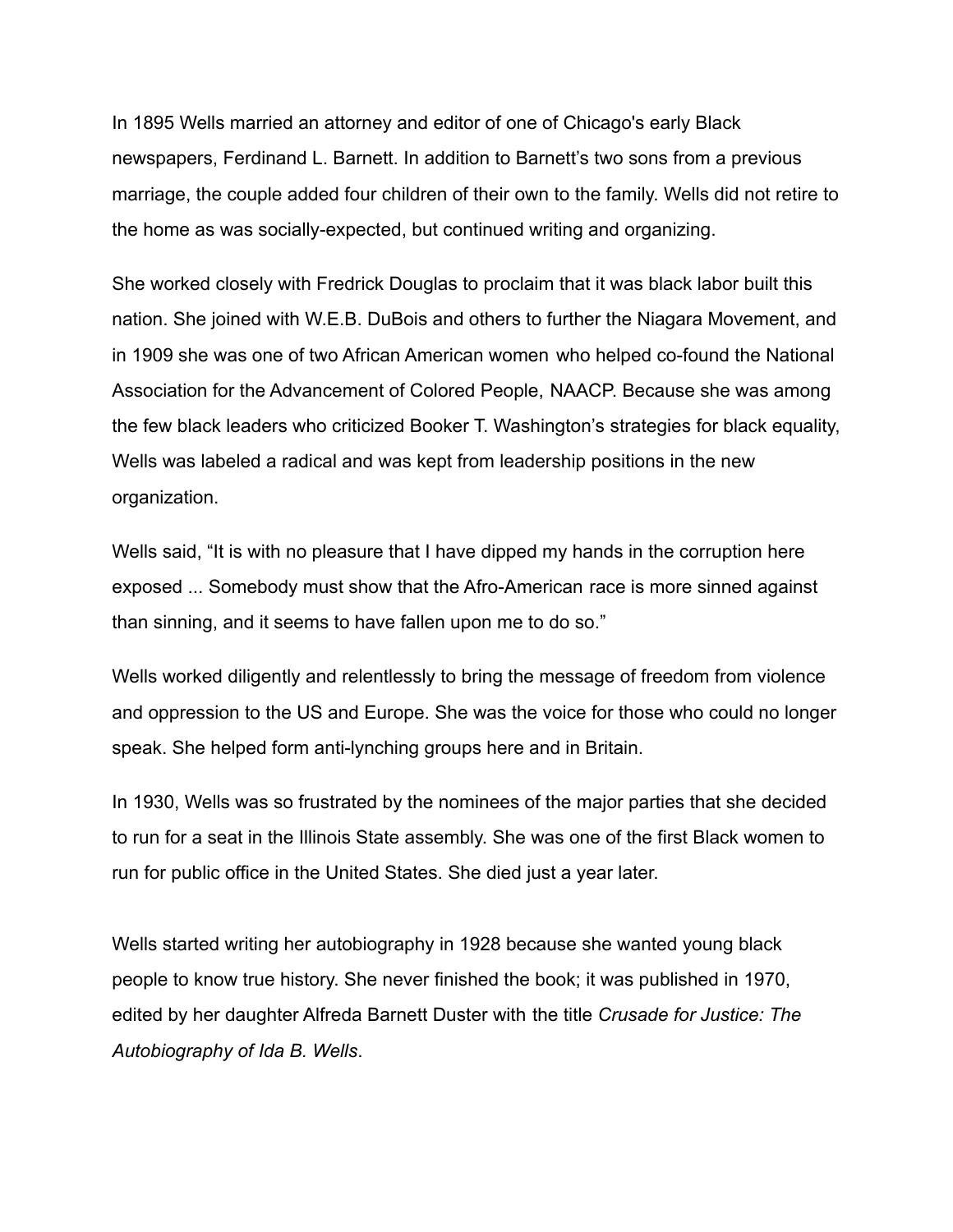Wells said, "Our country's national crime is lynching. It is not the creature of an hour, the sudden outburst of uncontrolled fury, or the unspeakable brutality of an insane mob."

I learned about Ida B. Wells Barnett in seminary in a course on anti-oppression, highlighting crusaders who lived lives dedicated to fighting oppression of all kinds. I didn't learn of her amazing life and work in a history class in any of my previous years of schooling. In this month when we honor Black History and bring forward stories that are rarely told, I wanted to honor Wells. She worked hard to combat the racism and violence of her day, and left a lasting legacy that continues to this day. I hear Wells in the work of Nikole Hannah-Jones, developer of the New York Times *1619 Project*. This project "aims to reframe the country's history by placing the consequences of slavery and the contributions of Black Americans at the very center of the United States' national narrative." I hear Wells in the work of journalist Isabel Wilkerson, who wrote *The Warmth of Other Suns: The Epic Story of America's Great Migration* and *Caste: The Origins of Our Discontents*.

Wilkerson was the first woman of African-American heritage to win the Pulitzer Prize in journalism. Last year in 2020, Ida B. Wells-Barnett was awarded a Pulitzer Prize Special Citation "for her outstanding and courageous reporting on the horrific and vicious violence against African Americans during the era of lynching."

Wells wrote, "There must always be a remedy for wrong and injustice if we only know how to find it."

The reading assignment for my seminary class included Wells pamphlet, *The Red Record*. I wept as I read her descriptions of horrific violence, page after page of savage attacks by whites against blacks.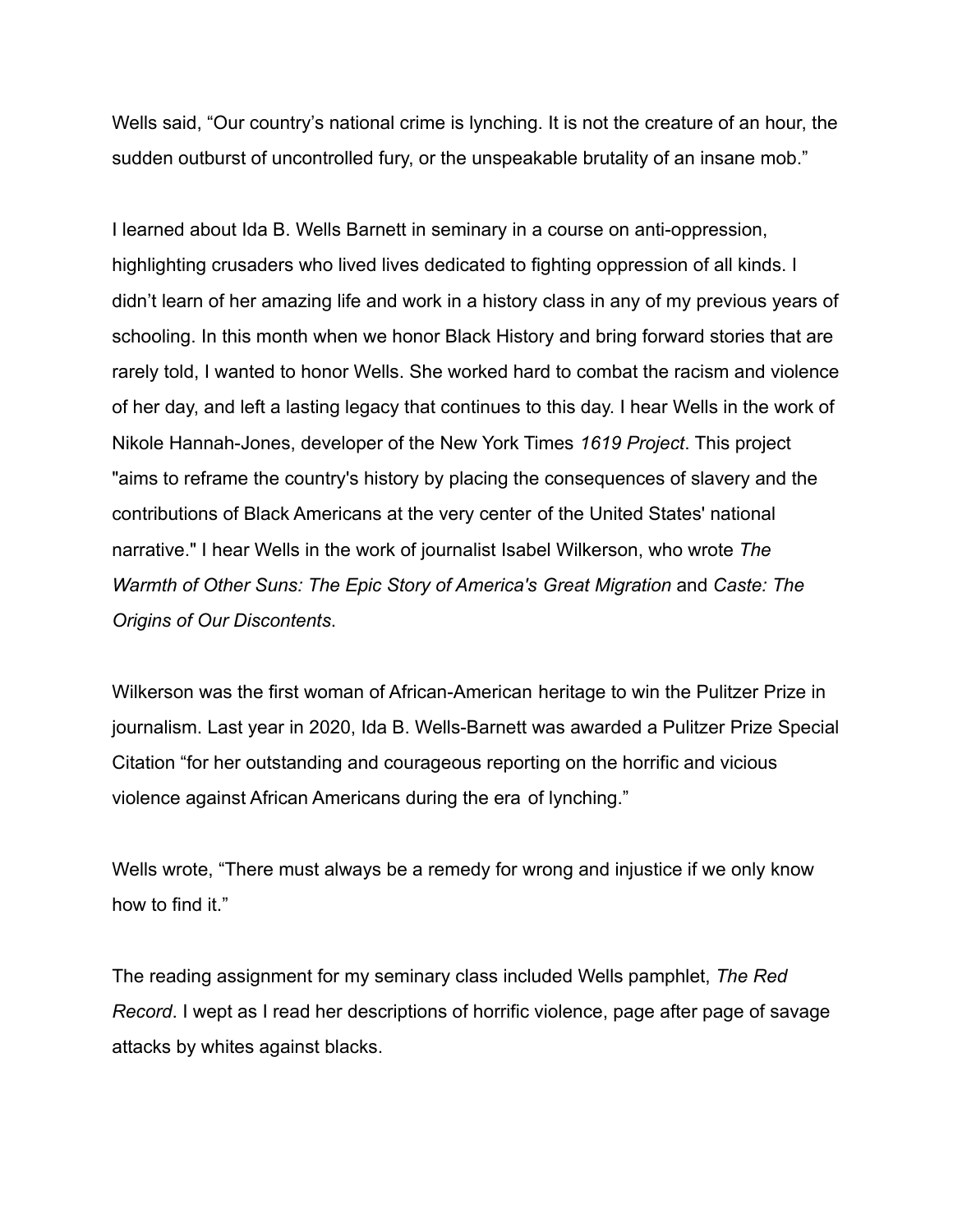In her analysis of these brutal events, Wells named three causes of lynching. The first was to stamp out protests between 1865 and 1872, labeled race riots, when newly freed slaves demanded their promised freedom and opportunities. The second reason for lynching was the stated fear that black people would take over if they could vote. And, the third reason for lynching was that black people, especially black men, were labeled as dangerous, especially to white women.

Those three reasons should sound familiar; they are part of the landscape we live in today. We see it in the vastly different response by the National Capitol police to the Black Lives Matters protests last Summer and the response to the invasion of the Capitol and attempted coup of our government by predominantly white people last month. We see it in the response of many states to the historic African American turnout in last November's election. In just three months there have been over 165 bills introduced across the country to restrict access to voting. And, we see it in the disproportionate number of black men arrested, prosecuted and incarcerated in what Michelle Alexander calls "The New Jim Crow." The underlying causes of violence from Wells' time remain with us.

As I have reflected on the intersection of Black History Month and our spiritual theme, my mind and heart return again and again to the barriers to beloved community. A fundamental and foundational barrier is racism. As activist Nelba Marquez-Greene says, "Racism isn't the elephant in the room. It is the room."

Our institutions were and are formed with a history of slavery and within an environment of racism, from the existence of the electoral college and the US Senate, to our systems of law enforcement, education, health care, and social services. The stories we tell about our country's founding and history are written by those with power. And, they—we who are white—have created a system that has said for centuries that the norm to be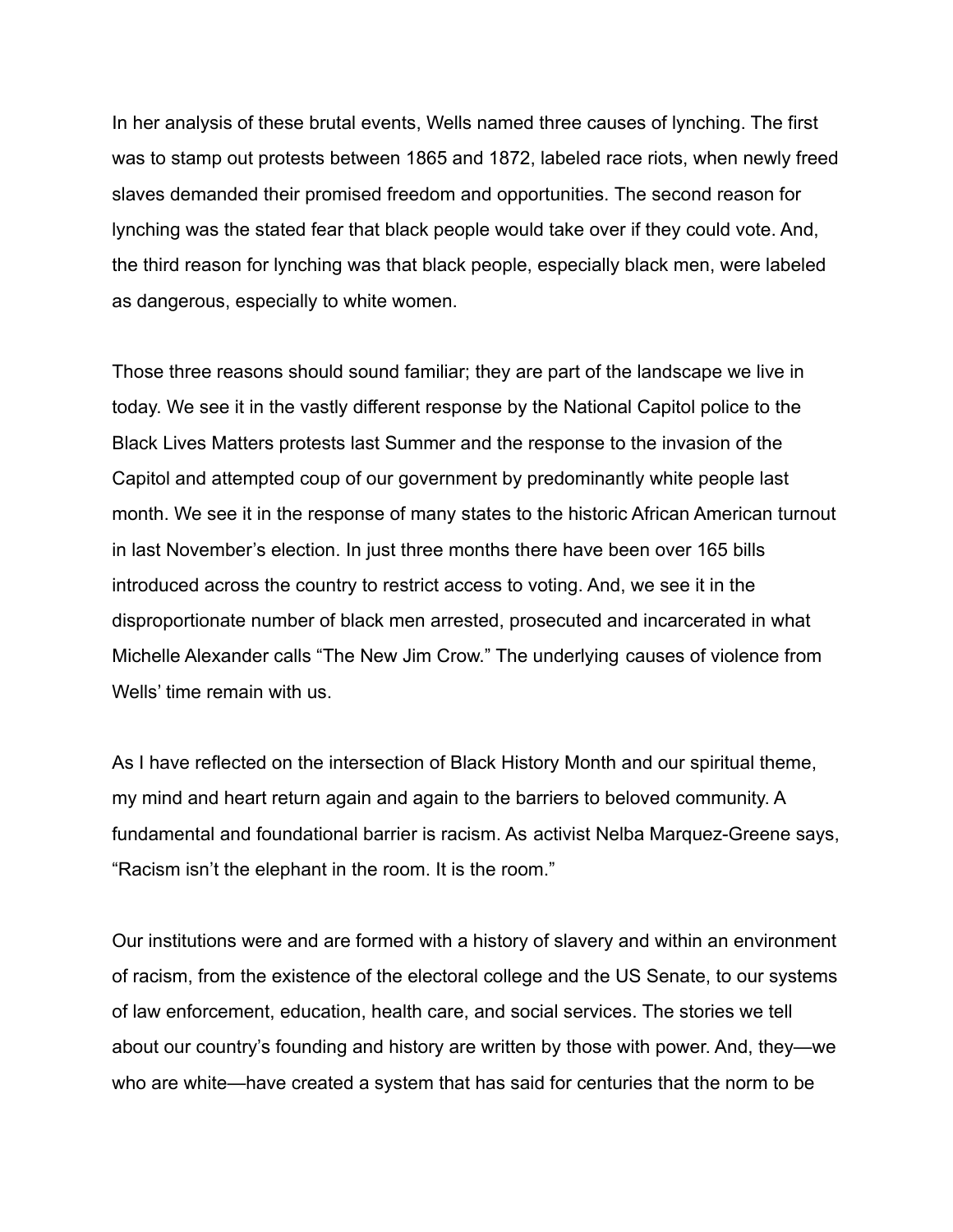revered and aspired to, is white, male, heterosexual, educated, possessing land and wealth. That is the foundation of white supremacy culture: there is only one ideal; all others are less than and unworthy.

Wells wrote, "The way to right wrongs is to turn the light of truth upon them."

We are in historic times. Perhaps every generation says that there is a revolution happening, that the old order is dying and a new order is coming into being. And yet, it seems that way to me right now. So many of us are shining light on our history, our nation, and our community. We, the people, are shining the light of truth.

The image that comes to my mind is that we as a nation, over time, have built a big rambling house we call truth. And, this is a time when we are shining a light throughout that house, in the dark corners, cubby holes, cracks and crevices. We are asking is this really true; is this still truth, and was it ever? And, we're asking: is this all, are there stories, truths missing? Should our house have more rooms, be big enough to contain many stories and truths?

As a people of faith, we are called to shine a light in our house of truth, the houses that we build as individuals and those that we build as a community. What do we as a community hold as true? What would we find if we shone a light in our dark corners, cubby holes, cracks and crevices? Is our house big enough to hold more truths, more stories? How would we invite and welcome them?

These are the questions the Unitarian Universalist Association has been exploring in the recently published "Widening the Circle of Concern," which lays out the experience of black, indigenous and people of color in our congregations. And, this is the work that a group of us at OUUC is doing as we apply "Widening the Circle" to our community.